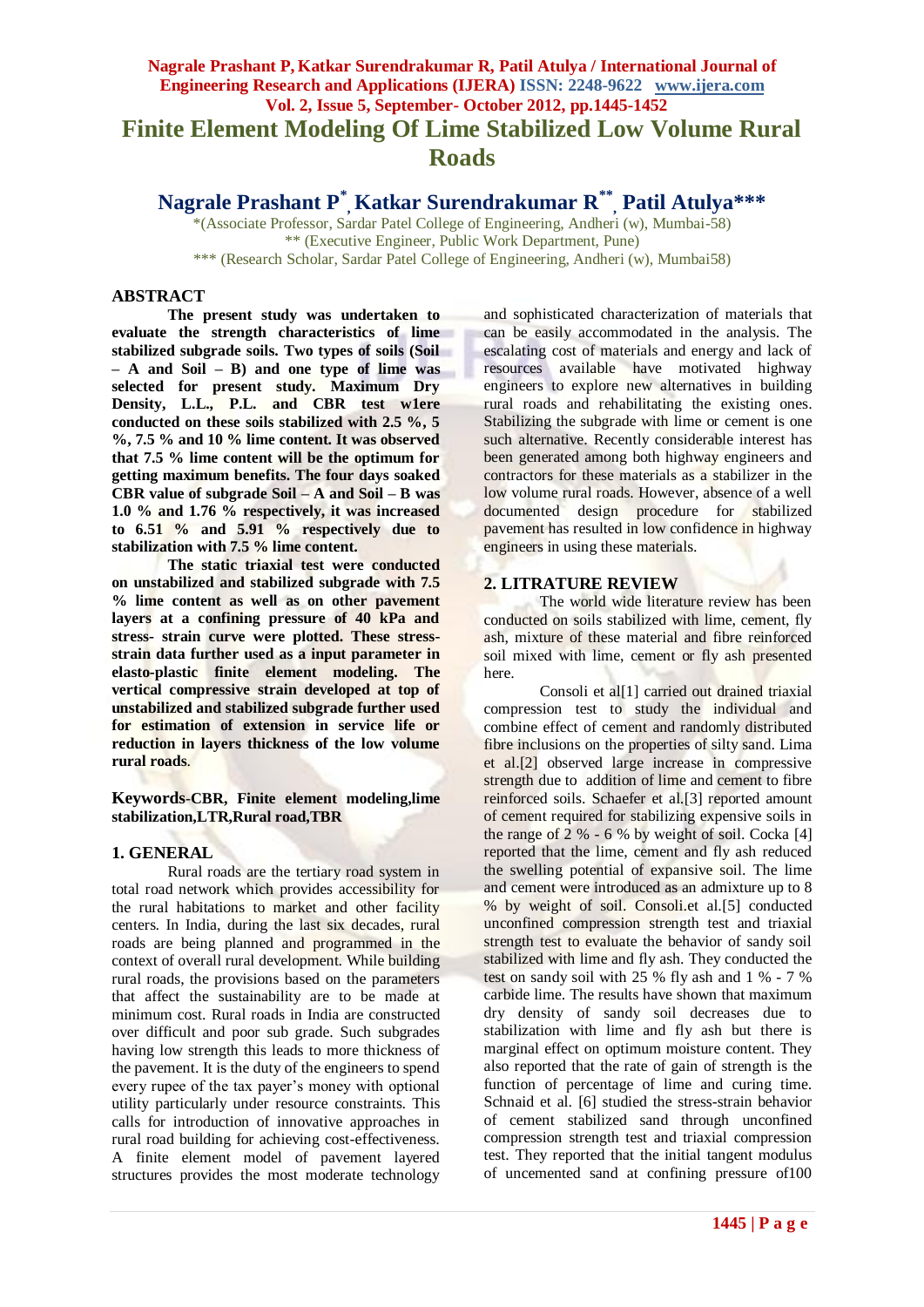$kN/m^2$  was 54 MN/m<sup>2</sup> this value was increased to 600 MN/m<sup>2</sup>, 3090 MN/m<sup>2</sup> and 10000 MN/m<sup>2</sup> due to addition of 1%, 3% and 5% cement respectively.

The soil stabilization with lime, cement and fly ash has been tried for many years and there is considerable improvement in strength properties. Available literature shows that most of the research works on cement and lime stabilization is related to geotechnical aspect only. Very few attempts have been made on use of cement or lime in highway subgrade. Conflicting results have been reported in literature regarding optimum percentage of lime or cement required for soil stabilization. The present study was undertaken to observe the effect of lime stabilization on properties of soil important in design and analysis of low volume rural roads.

# **3. NEED FOR DEVELOPMENT OF DESIGN CHARTS**

The present study is concentrated on the development of design charts for rural roads to convert the locally available troublesome soil to suitable construction material. The design charts are particularly customized for low volume rural roads. The Indian Practice Code IRC 37-2001 [7]for different traffic intensity and IRC: SP: 72-2007 [8](Guidelines For the design of flexible pavements for low volume rural roads) are used as the standard for designing. These practice code uses 4 days soaked CBR value of subgrade soil for design. But the major draw back of CBR method is, it is penetration test and maximum penetration of plunger is as high as 12.5 mm which may not be realize in actual practice. Keeping in view the above draw backs of existing methods it is urgent need to develop the mechanistic – empirical pavement (M-E pavement) design approach for design of Low volume rural roads. This methodology has better capability to characterization of different material properties and loading conditions and has ability to evaluate different design alternatives on economical basis.

#### **3.1 How Does Mechanistic Pavement Work?**

The following description is necessarily somewhat generic and based primarily on the analysis of flexible pavement; however the system has been designed in a modular fashion, which with the modular nature of the software, allows the same elements of design with type-specific sub-modules. The M-E pavement design guide performs a timestepping process, illustrated in the diagram below.



**Outline of M-E pavement design guide process**

# **4. EXPERIMENTAL PROGRAM**

4.1 Material Selection Two

types of soils and one type of stabilizer namely lime is selected in present study. The soil used available in the campus of Sardar Patel College of Engineering, Andheri (W) Mumbai. In the present study this soil is referred to as subgrade Soil – A and Soil - B. The index properties; liquid limit, plastic limit and plasticity index were determined as per ASTM-D 4318.[9] The Proctor's tests were conducted as per ASTM-D 1557[10] for deciding the maximum dry density (MDD) and the optimum moisture content (OMC) for of soil. Fig.1 shows the particle size distribution curve for subgrade soil – A and B. The important soil properties as per HRB and US soil classification systems are presented in Table 1. The Soil - A is clay of low Plasticity (A-6) and soil – B is of sandy silt of low plasticity  $(A-2-6)$ .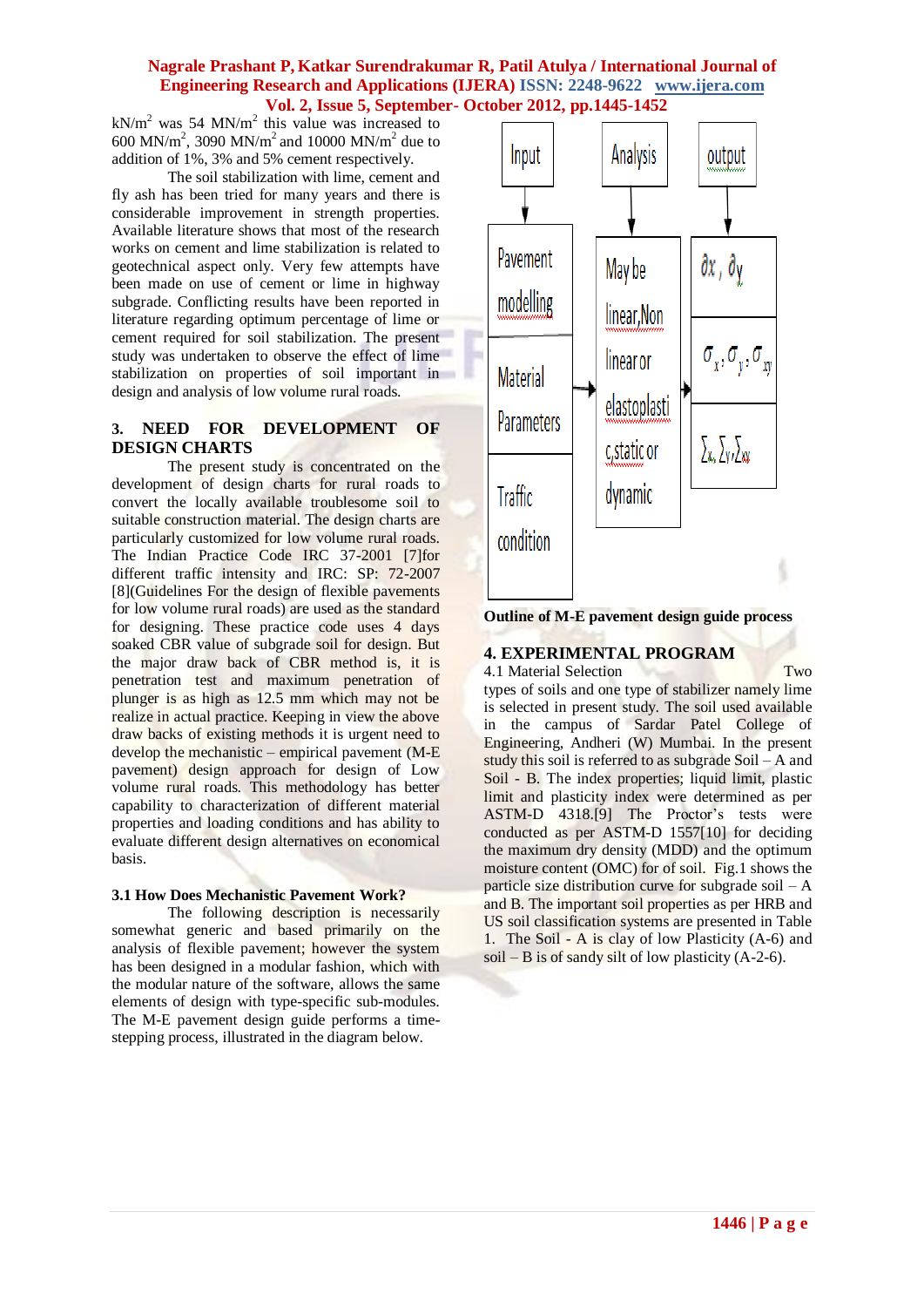**TABLE 1 physical properties of subgrade Soil-A and soil-B**

| Property                              | Soil-A                       | Soil-B                                |  |
|---------------------------------------|------------------------------|---------------------------------------|--|
| Dry<br>Density(kN/m <sup>3</sup> )    | 14.25                        | 16.70                                 |  |
| $OMC(*)$                              | 31.00                        | 21.90                                 |  |
| $CBR(\%)$                             | 1.00                         | 0.90                                  |  |
| $D_{50}$                              | 0.07                         | 0.05                                  |  |
| Liquid<br>Limit $\mathcal{N}(k)$      | 50.00                        | 36.00                                 |  |
| Plastic Lit <sub>(1,</sub> %)         | 28.12                        | 29.12                                 |  |
| Plasticity<br>Index $_{l}(\%)$        | 21.88                        | 12.08                                 |  |
| <b>Unified Soil</b><br>Classification | $\overline{\text{cl}}$       | <b>ML</b>                             |  |
| Classification<br>as per HRB          | $A-6$                        | $A - 2 - 6$                           |  |
| <b>Typical Name</b>                   | Clay Of<br>Low<br>Plasticity | Sandy<br>Silt of<br>law<br>Plasticity |  |

4.2 Determination of Optimum Quantity of Lime 4.2.1 Effect on Proctor's Test

The standard proctor tests were carried out on the unstabilized and stabilized soils subgrade Soil – A and B as per ASTM D1557 [10].Soil mixed with different percentages of lime varies from 2.5 % to 12.5 % at the step of 2.5 % by dry weight of soil. The dry density – moisture content relations were plotted for each test. Then optimum moisture content and maximum dry density at each percentage of lime content were evaluated. Fig. 2 gives typical plot showing variation of dry density with moisture content for unstbilised subgradet soil –A and soil stabilized with 2.5 % lime content. Similar plot are made for other test condition and variation of maximum dry density and optimum moisture content for stabilized soil at different lime content have been summarized in Table 2. The maximum dry density for these soils decreases gradually with increase in the lime content, which is due to the light weight of the lime replacing the soil particles and some of the applied energy of compaction absorbed by the lime.The change in OMC was quite marginal.

|                | TALE 2 Effect of Stabilization on Dry Density of |  |  |
|----------------|--------------------------------------------------|--|--|
| subgrade soils |                                                  |  |  |

| <b>Lime Content</b> | Soil - A            |       | Soil - B            |       |
|---------------------|---------------------|-------|---------------------|-------|
|                     | Max. Dry            | OMC   | Max. Dry            | OMC   |
|                     | Density             |       | Density             |       |
|                     | (kNm <sup>3</sup> ) |       | (kNm <sup>3</sup> ) |       |
| 0                   | 14.25               | 31.00 | 15.80               | 25.00 |
| 2.5                 | 14.15               | 32.00 | 14.53               | 25.73 |
| 5                   | 14.05               | 31.50 | 13.49               | 24.30 |
| 7.5                 | 13.85               | 29.88 | 13.48               | 23.07 |
| 10                  | 13.70               | 29.98 | 13.22               | 21.96 |
| 12.5                | 13.80               | 29.00 | 13.32               | 22.89 |

#### **2.2 Effect on California Bearing Ratio (CBR) Test**

CBR tests were conducted on unstabilised and stabilized soils with different lime contents as per ASTM D1883[11] The maximum limit of lime content was 12.5 percent. A total of 14 samples were tested for the subgrade soil - A and B at different lime content. Weight of soil sample at each percentage of lime content required for test is determined by volume of mould and corresponding maximum dry density obtained from proctor test. Soil sample and lime is mixed properly in dry state and water corresponding to Optimum Moisture Content (OMC) is added. The soil sample after mixing is filled in the mould and compacted by static compaction. It is soaked in water for four days and the sample is tested in CBR testing machine. The CBR was determined at 2.5 mm and 5.0 mm penetration levels and maximum of this is adopted as CBR value. CBR values at different lime content and percentage increase in CBR with respect to unstabilized soils are presented in Table 3. As can be seen, the CBR value of unstabilized soil – A and B is 1 % and 1.76 % this increase to 6.51 % and 5.91 % due to addition of 7.5 % lime respectively, thereafter it start decreasing. It shows that maximum improvement in CBR is observed when subgrade soil – A and B stabilized with 7.5 percent lime content. Also, it indicates that lime stabilization is more effective for weak soil compared to stronger one.

**TABLE 3 Effect of Stabilization on CBR value of subgrade soil** 

| Lime content | Soil-A           |            | Soil - B  |            |  |
|--------------|------------------|------------|-----------|------------|--|
|              | <b>CBR</b> Value | % increase | CBR Value | % increase |  |
| 0            | 1.00             | ---        | 1.76      | ---        |  |
| 25           | 2.74             | 174        | 2.33      | 57.00      |  |
| 5            | 3.89             | 289        | 4.12      | 236.00     |  |
| 75           | 6.51             | 551        | 5.91      | 415.00     |  |
| 10           | 5.83             | 483        | 5.76      | 400.00     |  |
| 12.5         | 5.89             | 489        | 5.80      | 404.00     |  |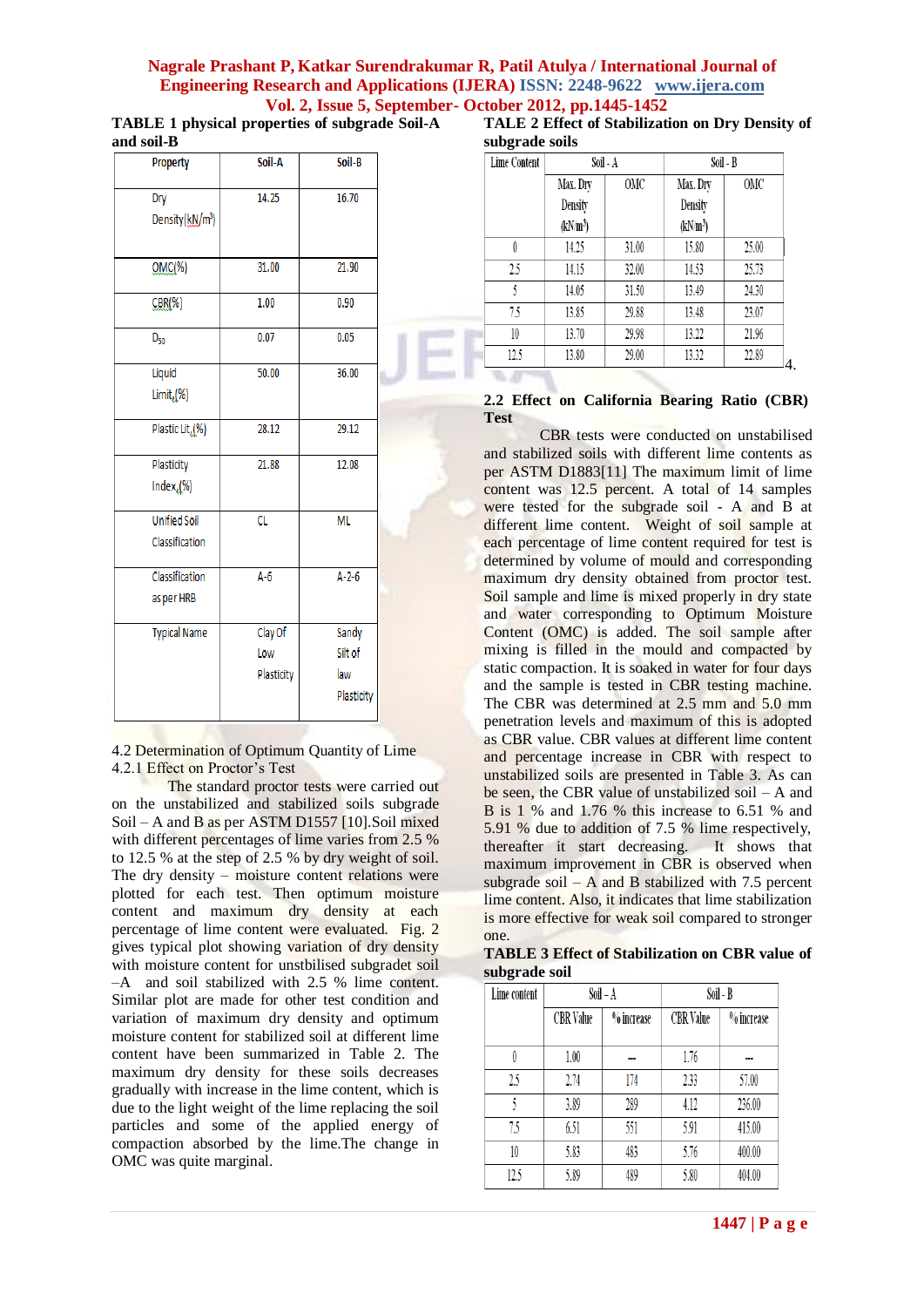4.2.3 Effect on Elastic Modulus ( $E_i$  - value) and

# Failure Stress ( $\sigma_f$

) The triaxial

tests were conducted on unstabilized and soil stabilized with optimum lime content. The sixteen specimens were prepared for unstabilized and stabilized subgrade soil and tested at confining pressures of 40, 70,120 and 150 kPa. The specimens of ize 10 cm diameter and 20 cm height were prepared in split mould. The soils were dried at  $100<sup>0</sup>$ C for 24 hours, pulverized manually and sieve it through 4.75 mm sieve. The weight of lime and soil were calculated using the Proctor density and volume of split mould. The lime were mixed in soil in dry state and water corresponding to OMC was added and mixed thoroughly again. The moist mixture was transferred to split mould in three equal layers; each layer compacted by a light weight hammer of weight 1.5 kg. Around 25 numbers of blows were imparted for compacting each layer so that uniform density achieved throughout the depth. The curing time of 3 days were maintained for all specimens before test. The modulus of elasticity is usually calculated from straight portion of stressstrain curve. For most of the cases, however, the stress strain curve of the soil is nonlinear since onset of loading. So, the modulus of elasticity was calculated corresponding to the initial tangent of the stress-strain curve.

The values of Elastic modulus ( $E_i$  - value)

of unstabilized and stabilized subgrade soil - A and B at a confining pressure of 70 kPa were  $78 \text{ kg/cm}^2$ and  $121 \text{ kg/cm}^2$  respectively. These values were increased to  $102 \text{ kg/cm}^2$  and  $147 \text{ kg/cm}^2$ respectively due to stabilization with 7.5 % lime content. The values of Elastic modulus ( $E_i$  - value) of unstabilized and stabilized subgrade soil - A and B at different confining pressure are presented in Table 4. The stress-strain curves were drawn for unstabilized and stabilized soil samples to study the effect of lime on failure stress. The unstabilized specimens of soil - A, and B at a confining pressure of 40 kPa attained a failure stress of 2.1  $\text{kg/cm}^2$  and  $3.05 \text{ kg/cm}^2$  respectively, at an axial strain of  $7.0$ percent, and 6.5 percent respectively. The lime stabilized specimens exhibited highly ductile behavior. The value of failure stress of stabilized soils - A and B increased to  $3.62 \text{ kg/cm}^2$  and  $6.03$  $\text{kg/cm}^2$  at an axial strain of 9 % and 8 % respectively. The variations in failure stress and failure strain with confining pressure are reported in Table 4.

**TABLE 4 Effect of confining pressure on Elastic Modulus** ( $E_i$  **-** value), Failure Stress ( $\sigma_f$ ) and

**Failure Strain of Unstabilized and Stabilized Subgrade Soil – A and B.**

| Lateral            | Unsterilized Soil - A<br>Stabilized Soil - A |                                          |               |                    |                                          |               |
|--------------------|----------------------------------------------|------------------------------------------|---------------|--------------------|------------------------------------------|---------------|
| pressure           | $E_i$ - value                                | Stress at                                | Strain at     | $E_i$ - value      | Stress at                                | Strain at     |
| kg/cm <sup>2</sup> | kg/cm <sup>2</sup>                           | failure,                                 | failure       | kg/cm <sup>2</sup> | failure,                                 | failure       |
|                    |                                              | $\sigma$ <sub>f</sub> kg/cm <sup>2</sup> | $\frac{0}{0}$ |                    | $\sigma$ <sub>r</sub> kg/cm <sup>2</sup> | $\frac{0}{0}$ |
| 0.40               | 56                                           | 2.1                                      | 7.0           | 76                 | 3.62                                     | 9.0           |
| 0.70               | 78                                           | 2.9                                      | 8.5           | 102                | 4.34                                     | 9.0           |
| 1.2                | 96                                           | 3.43                                     | 9.0           | 122                | 5.22                                     | 9.5           |
| 1.5                | 108                                          | 4.54                                     | 11.0          | 141                | 6.34                                     | 10.0          |
|                    |                                              | Unsterilized Soil - B                    |               |                    | Stabilized Soil - B                      |               |
| 0.40               | 72                                           | 3.05                                     | 6.5           | 91                 | 6.03                                     | 8.0           |
| 0.70               | 121                                          | 3.96                                     | 75            | 147                | 8.05                                     | 8.5           |
| 1.2                | 173                                          | 4.89                                     | 7.0           | 211                | 10.04                                    | 9.0           |
| 1.5                | 248                                          | 4.33                                     | 9.5           | 301                | 12.3                                     | 10.0          |

#### **5. ELASTO-PLASTIC ANALYSIS**

The finite element method was used to analyze the rural road pavement section resting on unsterilized and stabilized subgrade soils. The software **ANSYS** was used. The **ANSYS** element library contains more than 150 different elements and is capable of handling linear, nonlinear, static and dynamic 2-D and 3-D problems. In the present study, the section was modeled as a 2-D axisymetric problem with 8-noded structural solid element. A four - layer low volume rural road section was considered and analyzed. The thickness of each layer in the pavement section resting on unsterilized subgrade soil was designed as per Indian code of practice (IRC: SP:72-2007) [8] The thicknesses of each layer above the subgrade, initial tangent modulus of subgrade soil and other pavement layers required for analysis are reported in Table 5 (a) and (b). A pressure equal to single axle wheel load is assumed to be applied at the surface and distributed over a circular area of radius 150 mm. For application of FEM in the pavement analysis, the layered system of infinite extent is reduced to an approximate size with finite dimensions. Chiyyarath and Lymon adopted fixed right hand boundary at a distance 4a from axis of the symmetry where a is the radius of the loaded area. In the present study right hand boundary is provided at 110 cm from the outer edge of loaded area, which is more than 4 times loaded radius. This approximation will; however has little influence on the stress and strain distribution in finite element model ,(Desai and Abel, 1972)[12]

**TABLE5 (a) Initial Tangent Modulus. of Subgrade for FE Analysis**

|          | Subgrade Soil - A |            | Subgrade Soil - B |            |  |
|----------|-------------------|------------|-------------------|------------|--|
| Subgrade | Unsterilized      | Stabilized | Unsterilized      | Stabilized |  |
| Soils    |                   |            |                   |            |  |
| E-value  | 7.56              | 10.36      | 11.18             | 14.68      |  |
| (MPa)    |                   |            |                   |            |  |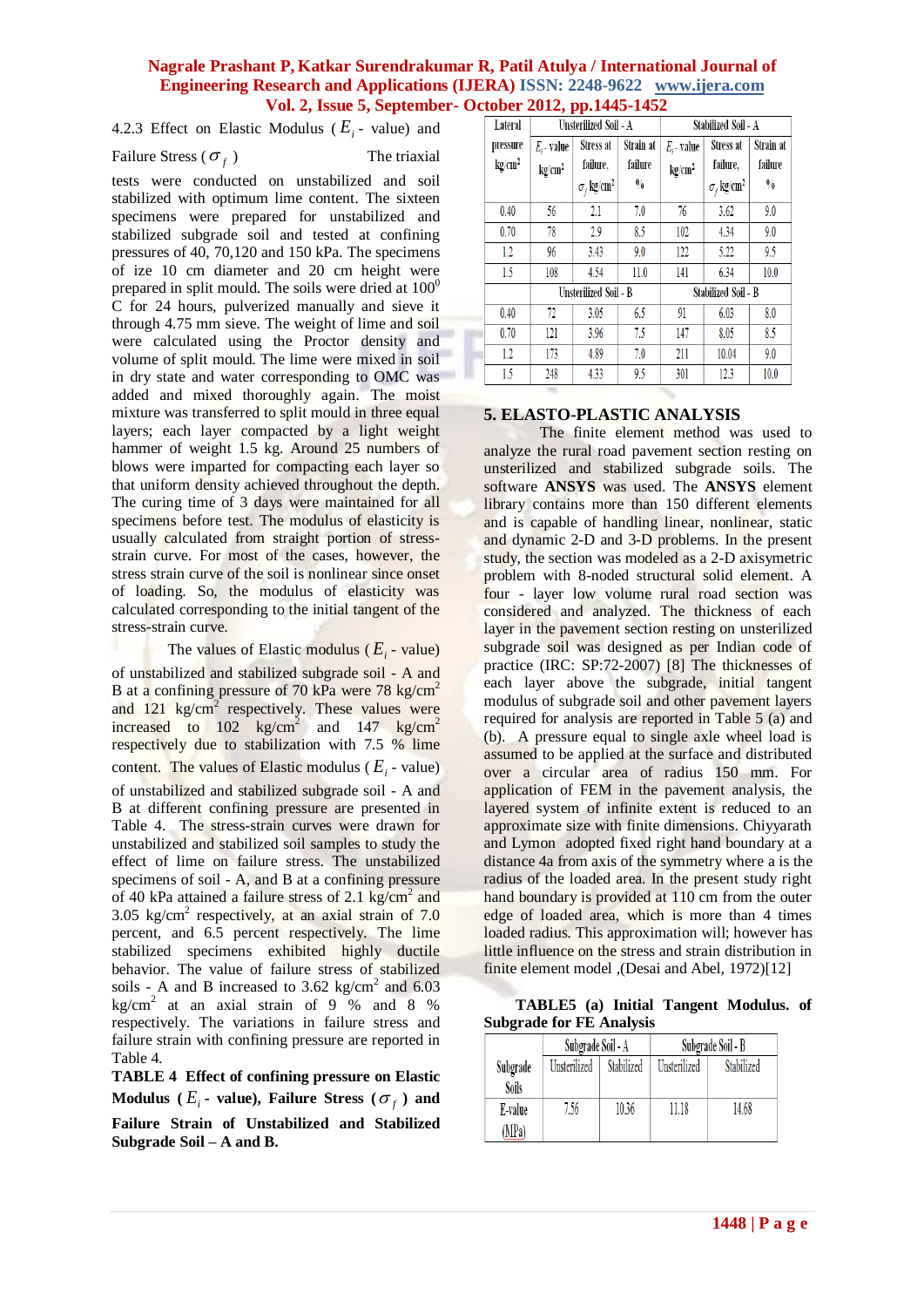**Table 5 (b) Initial Tangent Modulus of Pavement Material for FE Analysis.**

| Анагумы.      |         |       |        |  |  |  |
|---------------|---------|-------|--------|--|--|--|
| Pavement      | Subbase | Base  | DBM    |  |  |  |
| Lavers        |         |       |        |  |  |  |
| E-Value (MPa) | 70 I J  | 99.20 | 269.67 |  |  |  |

# **DBM – Dense Bituminous Macadam, BC – Bituminous Concrete.**

The elasto-plastic analysis was carried out to evaluate the primary response of the pavement resting on unsterilized and stabilized subgrade soils. The multilinear isotropic hardening model (MISO) available in **ANSYS** was used to evaluate the stresses, strains and deformations with in the pavement sections. The mixed incremental method is used in present study for elasto-plastic analysis of 2-D axisymetric finite element model. This method combines the advantages of both the incremental and the iterative schemes. The external load, here, is applied incrementally, but after each increment, successive iterations are performed to achieve equilibrium.

In general, for the  $j<sup>th</sup>$  load increment, the state of deformation, stress and strain at the end of  $(j-1)^{th}$  load increment is known, i.e.  $\{\delta\}^{j-1}, \{\varepsilon\}^{j-1}, \{\sigma\}^{j-1}$  are known, the subscripts  $(j-1)$  refers to the load increment. The general procedure of this method is follows,

i) For the first iteration of the  $j<sup>th</sup>$  load increment,

$$
\left\{\Delta F\right\}_1^j = \left[K^{j-1}\right] \left\{\Delta \delta\right\}_1^j \tag{1}
$$

which can be solved to obtain,  $\{\Delta \delta\}_{1}^{j} = [K^{j-1}]^{-1} \{\Delta F\}_{1}^{j}$  (2a)

obtain,  $\{\Delta \varepsilon\}_1^j = [B]\{\Delta \delta\}_1^j$  (2b)

and

 $\{\Delta \sigma\}_\text{i}^j = [D]\{\Delta \delta\}_\text{i}^j$  $(2c)$ ii) Accumulated displacements, strains and stresses at the end of  $1<sup>th</sup>$  iteration can be expressed as,

$$
\{\delta\}_1^j = \{\delta\}^{j-1} + \{\Delta\delta\}_1^j \tag{3a}
$$

$$
\{\varepsilon\}_1^j = \{\varepsilon\}^{j-1} + \{\Delta\varepsilon\}_1^j \tag{3b}
$$

$$
\{\sigma\}_1^j = \{\sigma\}^{j-1} + \{\Delta\sigma\}_1^j \qquad (3c)
$$
  
iii) Obtain the principal stresses,  $\{\sigma_p\}_1^j$  and strains,  
 $\{\varepsilon_p\}_1^j$  and then,

$$
E_{i1}^j
$$
 and  $V_{i1}^j = f\left(\left\{\sigma_p\right\}_1^j, \left\{\varepsilon_p\right\}_1^j\right)$  (4a)

and 
$$
[D] = [D(E_{i1}^j, V_{i1}^j)]
$$
 (4b)  
iv) Equilibrated force vector will then be given by,  

$$
\{F_{eq}\}_1^j = \int [B]^T [D][B] \{\delta\}_1^j dV
$$
 (5a)

Therefore, the residual force vector,  
\n
$$
\{\psi\}_{1}^{j} = (\{F\}_{1}^{j} - \{F_{eq}\}_{1}^{j})
$$
\n(5b)

v) Check for convergence,

$$
\left[\frac{\left\{\psi_{1}\right\}^{T}\left\{\psi_{1}\right\}}{\left\{F_{1}\right\}^{T}\left\{F_{1}\right\}}\right]^{0.5} \times 100 \leq \text{ToleranceLimit} \tag{6}
$$

In general, for any  $i^{th}$  iteration of the  $j^{th}$ load increment, force-displacement equation system will be -

$$
\{\psi\}_{i-1}^j = \left[K^{j-1}\right] \{\Delta \delta\}_{i}^j \tag{7a}
$$

where  $\left| K^{j-1} \right|$  is the constant stiffness matrix obtained from the state of stress and strain attained at the end of the  $(j-1)^{th}$  load increment. Therefore,

$$
\{\Delta \delta_i^j = [K^{j-1}]^{-1} \{\Delta \psi_i^j\} \quad (7b)
$$
  

$$
\{\Delta \epsilon_i^j = [B] \{\Delta \delta_i^j\} \quad (7c)
$$
  

$$
\{\Delta \sigma_i^j = [D] \{\Delta \sigma_i^j\} \quad (7d)
$$

The accumulated state of deformation, strain and stress is given by,

$$
\begin{aligned}\n\{\delta_{j_i}^{j} &= \{\delta\}^{j-1} + \{\Delta \delta_{j_i}^{j}\} & (8a) \\
\{\varepsilon_{j_i}^{j} &= \{\varepsilon\}^{j-1} + \{\Delta \varepsilon\}_{i}^{j} & (8b) \\
\{\sigma_{j_i}^{j} &= \{\sigma\}^{j-1} + \{\Delta \sigma\}_{i}^{j} & (8c)\n\end{aligned}
$$

The state of principal stresses and strains will be given by  $\{\sigma_n\}$  $\left\{\sigma_p\right\}_i^j$  and  $\left\{\varepsilon_p\right\}_i^j$  $\left\{ \mathcal{E}_p \right\}_i^{\prime}$  respectively, and the tangent modulii by  $E_i^j$ ,  $V_i^j$  and the elasticity matrix,

$$
[D] = [D(E_{ii}^j, v_{ii}^j)]
$$
\nThe equilibrated force vector,  
\n
$$
\{F_{eq}\}_{i}^{ij} = \int_{v} [B]^T [D][B] dv
$$
\n(10)

and the residual force vector,  $\{\psi\}_{i}^{j} = \{\psi\}_{i=1}^{j} - \{F_{eq}\}_{i=1}^{j}$ *i eq j*  $\{\psi\}_{i}^{j} = \{\psi\}_{i=1}^{j} - \{F_{eq}\}_{i}^{j}$  (11)

The check for convergence will be given by,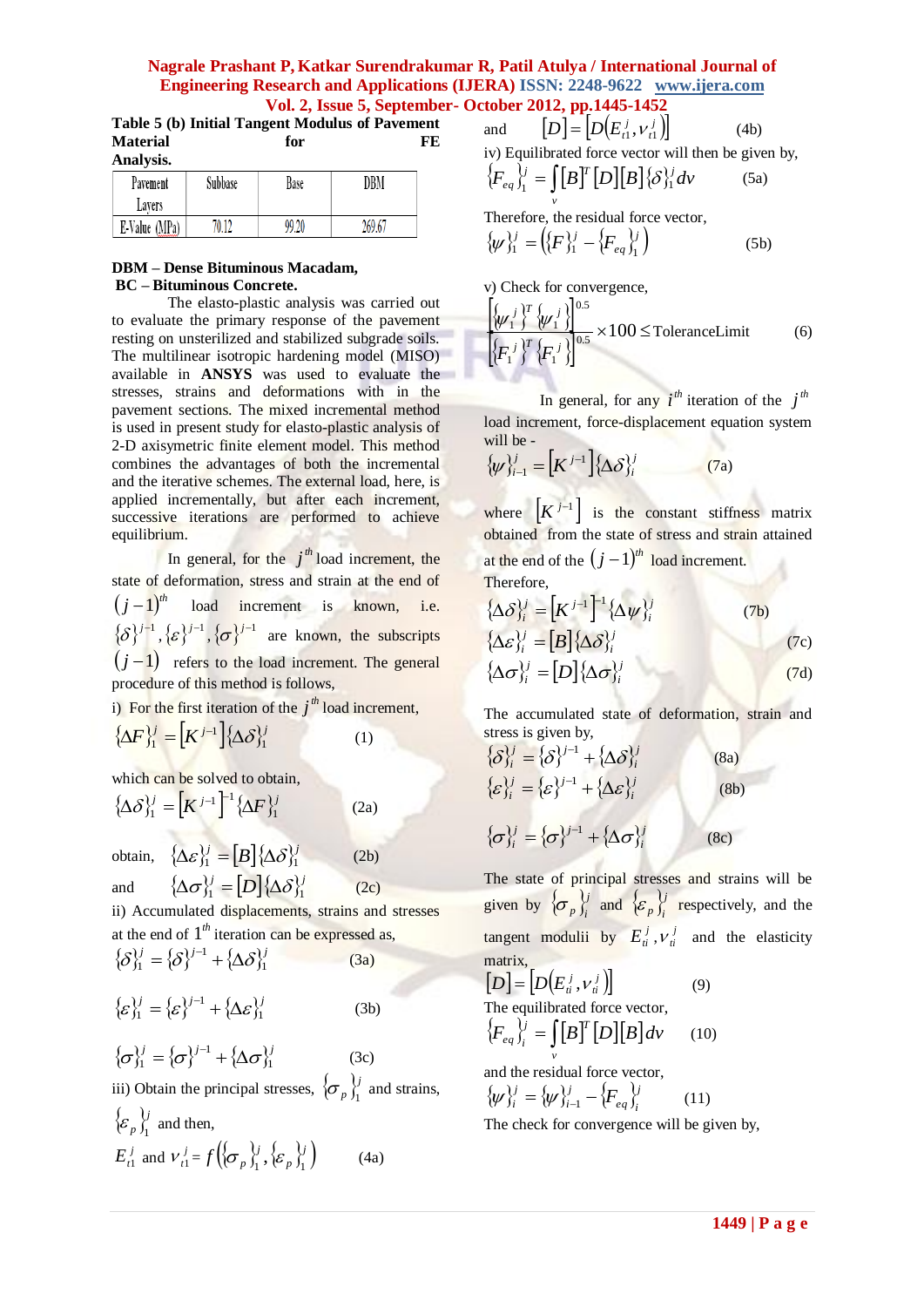$\{\psi_{i-1}^j\}^{\nu}$   $\{\psi_{i-1}^j\}$  $\times100 \leq$  $-1$  )  $(\Psi_{i-1})$  $\frac{1}{0.5} \times 100$ 1  $\mathsf{P}_{i-1}$ 0.5 *j i T j i j i T j i*  $\mathcal{W}_{i-1} \cap \mathcal{W}$  $\left[\frac{\psi_i^3}{\psi_i^3}\right]$   $\frac{1}{\psi_i^5}$  × 100 ≤ ToleranceLimit (12)

equilibrium and therefore the convergence for  $j<sup>th</sup>$  load increment is considered to have been achieved when this force residual is bellow certain tolerance level, otherwise iteration are continue until the above iteration satisfied. Once the convergence is achieved, the next increment  $\Delta F_1^{j+1}$  $\Delta F_1^{j+1}$  is applied and the process is repeated until the final load level is reached. In this method, the equilibrium can be achieved at the end of every load increment. It makes use of a variable stiffness matrix for each new load increment while maintaining it constant within a given load increment so as to achieve convergence and therefore the equilibrium iteratively.

# **6. EVALUATION OF STABILIZATION BENEFITS**

The Mechanistic – Empirical pavement design approach has been used in present study to evaluate the benefits of stabilizing subgrade soil in terms of reduction in layer thickness and extension in service life of the pavement. The present methodology has better capability to characterization of different material properties and loading conditions and has ability to evaluate different design alternatives on economic basis. The various design alternatives consider in present study are.

- (1) Same service life of stabilized and unstabilized section, it would leads to reduction in layer thicknesses and has been expressed in terms of layer thickness reduction (LTR).
- (2) Same pavement section for stabilized and unstabilized pavement section, it would result in more service life of pavement due to stabilization and has been expressed in terms of traffic benefits ratio (TBR).

 $\left[\frac{bc}{c}\right]^2$  **C**  $\left[\frac{bc}{c}\right]^2$  **110**  $\left[\frac{bc}{c}\right]^2$  **110**  $\left[\frac{bc}{c}\right]^2$  **C** a measurement to the lowest of the present of the present of the present of the present of the present of the continent of the present of the The vertical compressive strain developed at top of unstabilized and stabilized subgrade soil - A and B was captured for different thicknesses of subbase and base for subgrade soil - A and B. the thickness of base 150 mm was maintained constant and subbase thickness was varied. Again, the subbase thickness 200 mm was maintained constant and base was varied. The vertical compressive strain developed at top of subgrade was captured for each of these alternatives. Fig. 3 and 4 shows the variation of vertical compressive strain with subbase thickness for constant base for pavement section resting on unsterilized and stabilized subgrade soil - A and B. whereas, Fig. 5 and 6 shows the variation of vertical compressive strain with base thickness for constant subbase for pavement section resting on unsterilized and stabilized subgrade soil - A and B. these plots further used for evaluating the

stabilization benefits in terms of extension in service life and reduction in layer thicknesses.

Haas et.al[13], Webstar, [14], quantified the benefits of geogrid reinforcement in a pavement in terms of traffic benefits ratio (TBR). It gives the extension in service life of the pavement. The TBR can be written in the equation form as

$$
TBR = \frac{N_R}{N_U} \tag{13}
$$

*N* number of traffic passes required for producing a pavement surface deformation (rutting) upto the allowable rut depth, mm

*R* and *U* denote reinforced and unreinforced pavement section.

The structural failure in flexible pavements are of two types, fatigue failure, due to horizontal tensile strain at the bottom of bituminous layer and rutting failure, which is due to vertical compressive strain at top of subgrade. The rutting is considered as a failure criterion in the present study. IRC 37- 2001 consider a rut depth of 20 mm with rutting equation given as

$$
N_{20} = 4.1656*10^{-8} \left(\frac{1}{\varepsilon_{\rm v}}\right)^{4.5337} \tag{14}
$$

Where,  $N_{20}$  = Number of cumulative standard axle required to produce a rutting of 20 mm.

 $\mathcal{E}_{\cdot\cdot}$  $=$  Vertical compressive strain at top of subgrade

As there is no separate equation available in the literature to relate the vertical compressive strain at top of stabilized subgrade to the number of load repetition necessary to produce a allowable rutting. The equation 14 was used for both unstabilized and stabilized sub grade. Using equations 13 and 14 the benefits of stabilizing subgrade in terms of extension in service life of the pavements can be expressed as:

$$
TBR = \frac{N_s}{N_{US}} = \left(\frac{\varepsilon_{VS}}{\varepsilon_{VUS}}\right)^{-B} \tag{15}
$$

Where: N is the number of traffic passes required to produce an allowable rut depth in the pavement.

 $\mathcal{E}_{v}$  is vertical compressive strain at the top of subgrade that can be obtained through FEM. Symbols S and US denote stabilized and unstabilized pavement section. B is constant  $=$ 4.5337.

The result of elasto-plastic finite element analysis shows that for constant thickness of base equal to 150 mm, the vertical compressive strain developed at top of subgrade soil - A in pavement section designed for unstabilized subgrade is 4876.1 micron, the same strain level is obtain for subbase thickness of 165 mm in case of stabilized subgrade soil – A (Fig. 3). similarly, for a constant thickness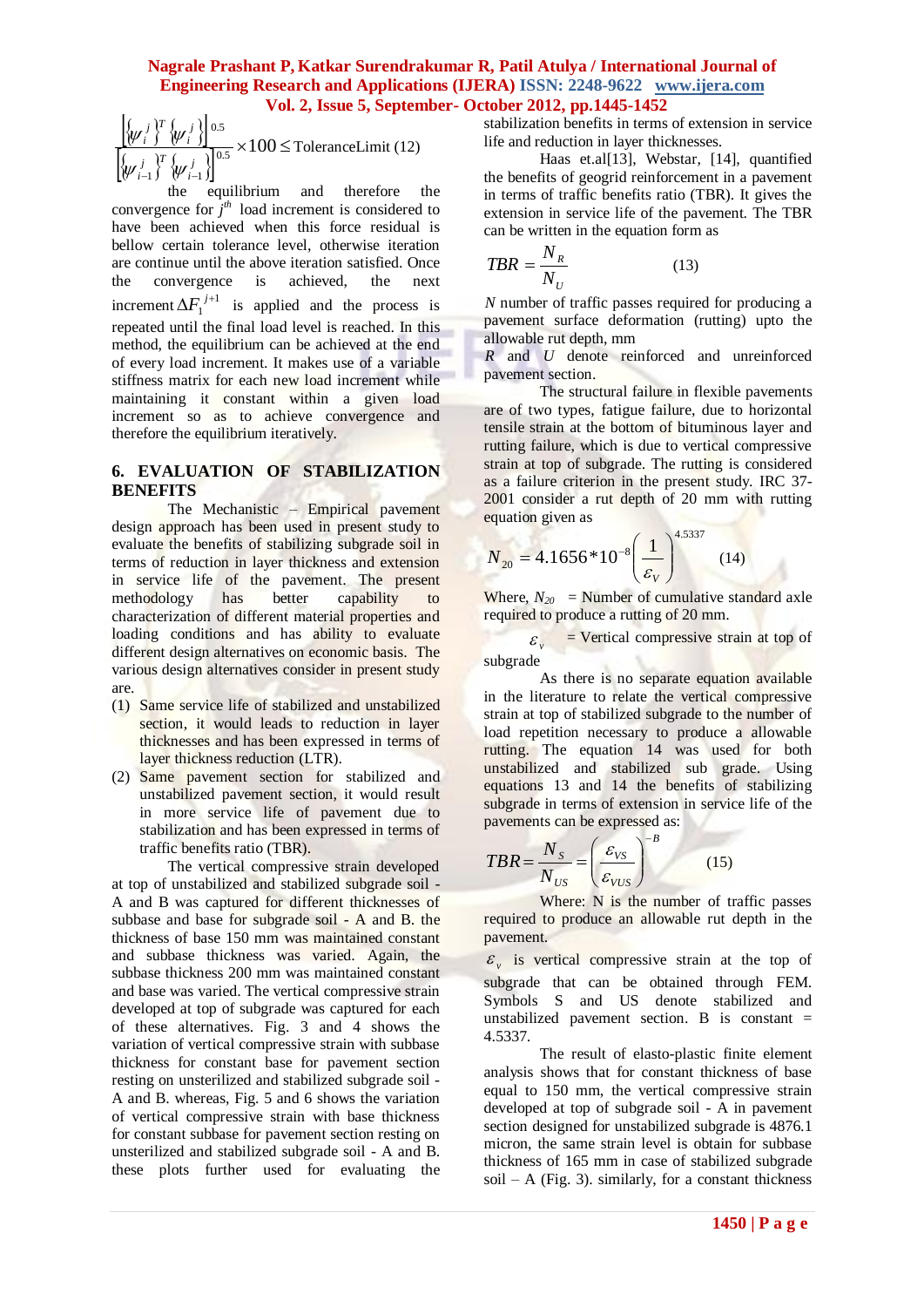of subbase equal to 200 mm, the vertical compressive strain developed at top of subgrade soil - A in pavement section designed for unstabilized subgrade is 4876.1 micron, the same strain level obtained for a base thickness of 120 mm (Fig.5). It indicates that if the same service life for both unstabilized and stabilized subgrade pavement is considered than the thickness of subbase is reduced by 35 mm and that of base reduced by 30 mm. similar types of results observed when pavement resting on stabilized subgrade – B.

If the pavement section is kept same for both unstabilized and stabilized subgrade the vertical compressive strain developed at the top of unstabilized subgrade  $-$  A is found to be equal to 4876.1 micron this value reduce to 3550 micron due to stabilization, it gives TBR of 4.22. It means that the stabilized pavement will have life which would be 4.22 times that of unstabilized pavements. Similar types of exercise can be done for other conditions also.

All these results have been summarized in

#### Table 6

**TABLE 6 Stabilization Benefits in Subbase and Base of Low Volume Rural Road**

| Subgarde     | <b>Constant Base Course</b> |                                 |       | <b>Constant Sub base Course</b> |                             |            |
|--------------|-----------------------------|---------------------------------|-------|---------------------------------|-----------------------------|------------|
| <b>Soils</b> | <b>Subbase</b>              | $\mathcal{E}_{\textit{vunstb}}$ | TBR   | <b>Base</b>                     | $\mathcal{S}_{\text{vurb}}$ | <b>TBR</b> |
|              |                             | $\mathcal{E}_{\text{with}}$     |       |                                 | $\mathcal{E}_{\text{with}}$ |            |
|              | 200                         | 1.37                            | 4.216 | 150                             | 1.37                        | 4.216      |
| $Soil-A$     | 175                         | 1.05                            | 1.25  | 125                             | 1.04                        | 1.18       |
|              | 165                         | 1.00                            | 1.04  | 120                             | 1.02                        | 1.07       |
|              | 200                         | 1.11                            | 1.61  | 150                             | 1.11                        | 1.61       |
| $Soil - B$   | 175                         | 1.02                            | 1.06  | 125                             | 1.00                        | 1.00       |
|              | 150                         | --                              | --    | --                              | --                          | --         |

# **REFERENCES**

- [1] Consoil, N.C., Prietto, P.D. and Ulbrich, *L*. A. (1998), "Influence of Fibre and Cement Addition on Behaviour of Sandy Soil", *J. Geotechnical and Geoenviornmental Engineering,* Vol. - 124 (2), ASCE, pp. 1211 to 1214.
- [2] Lima, D.C. Bueno, B.S. and Thomasi, L. (1996), "Mechanical Response of Soil - Lime Mixture Reinforced with Short Synthetic Fibres", *Proceeding: IIIrd International Sympson on Envr. Geotechnology,* Vol. - I, pp. 868 to 877.
- [3] Schaefer, V. R., Abramson, L.M., Drumheller, J. C. and Sharp, K.D. (1997), "Ground Improvement, Ground Reinforcement and Ground Treatment: Developments 1987- 1997", *Geotech Special Publication* No.69, ASCE, New Yark.
- [4] Cokca, E., (2001), "Use of Class-C Fly Ash for the Stabilization of an Expansive Soil", *J. Geotechnical and Geoenviornmental Engineering*, Vol. - 127 (7), ASCE, pp. 568 to 573.

### **7.CONCLUSIONS**

1. The four days soaked CBR value of subgrade soil increases considerably due to lime stabilization and it is the function of soil type and lime content. Also, it observed that the CBR value of subgrade soil increase rapidly up to 7.5 % lime content thereafter it start decreasing, hence optimum quantity of lime assumed to be 7.5 %. 2. The initial tangent modulus of subgrade soil - A and B at a confining pressure of 40 kPa is found to be 56 kg/cm<sup>2</sup> and 72 kg/cm<sup>2</sup> respectively it increase to 76 kg/cm<sup>2</sup> and 91 kg/cm<sup>2</sup> respectively due to stabilization with optimum percentage of lime.

3. If the pavement section is kept same for both unstabilized and stabilized subgrade the vertical compressive strain developed at the top of unstabilized subgrade  $-$  A is found to be equal to 4876.1 micron this value reduce to 3550 micron due to stabilization.

4. For constant thickness of base, the thickness of subbase is reduced by 17.5 % and 12.5 % for pavement section resting on stabilized subgrade A and B respectively.

5. For constant thickness of subbase, the thickness of base is reduced by 20 % and 16.67 % for pavement section resting on stabilized subgrade A and B R respectively.

- [5] Consoli, N.C., Prietto, P.D.M., Carrath, J. A. H., and Heineck, K.S. (2001), " Behaviour of Compacted Soil – Fly Ash – Carbide Lime Mixture", *J. Geotechnical and Geoenviornmental Engineering,* Vol-127 (9), ASCE, pp. 774 to 782.
- [6] Schnaid, F. Prietto, P.D.M. and Consoli, N.C. (2001), "Characterisation of Cemented Sand in Triaxial Compression", *J. Geotechnical and Geoenviornmental Engineering,* Vol. - 127 (10), ASCE, pp. 857 to 867.
- [7] IRC37-2001, *"Guideline for the Design of Flexible Pavements"*, Indian Roads Congress, New Delhi.
- [8] IRC:SP:72-2007, " *Guidelines for the Design of Flexible Pavements for Low Volume Rural Roads"*
- [9] ASTM D 4318 (2000), *"Standard Method for Liquid limit, Plastic Limit, and Plasticity Index of Soils"*, American Society for Testing and Materials, West Conshohocken, Pennsylvania, USA.
- [10] ASTM D 1557 (2002), *"Standard Test Method for Laboratory Compaction*